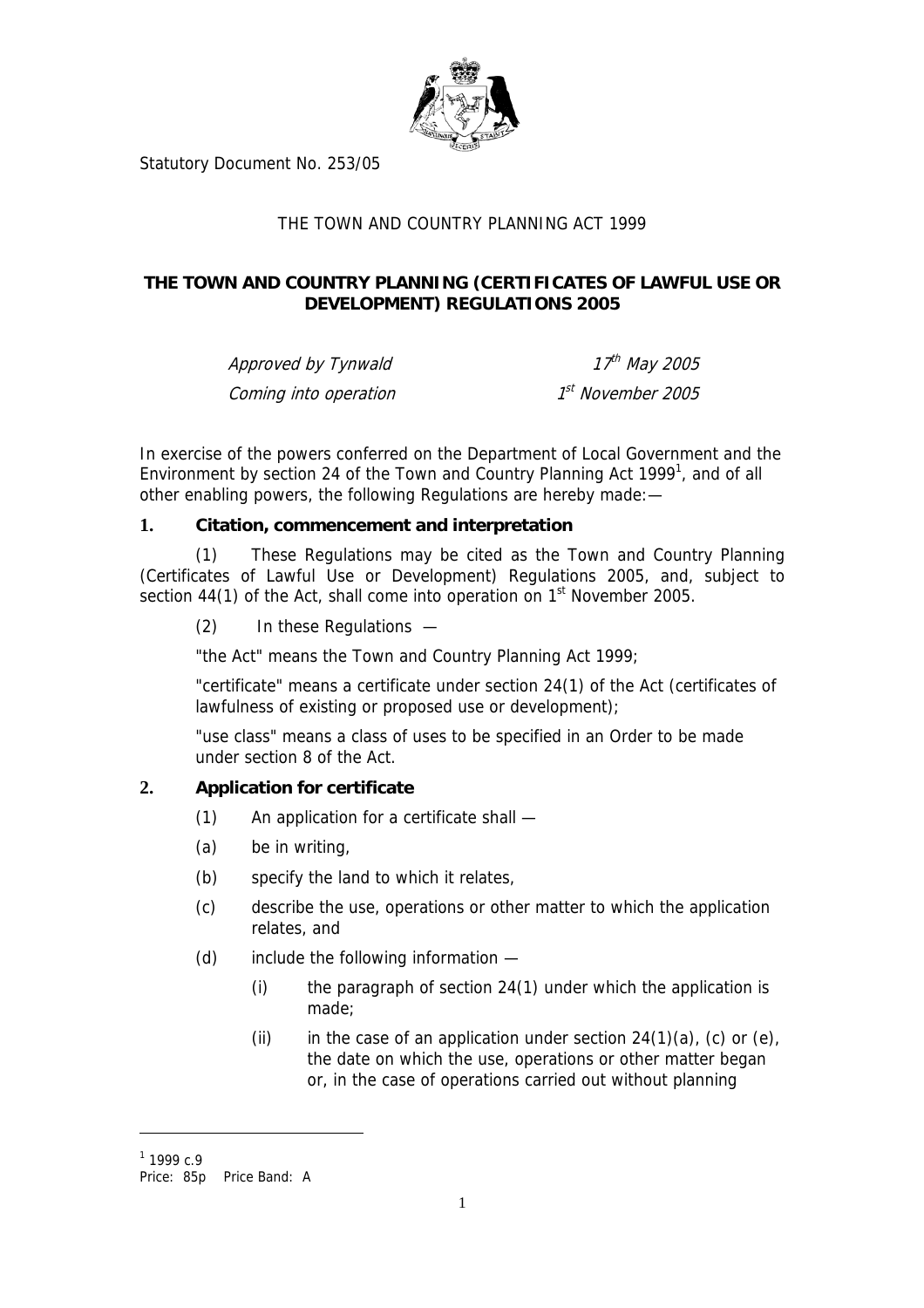approval, the date on which the operations were substantially completed;

- (iii) in the case of an application under section  $24(1)(a)$ , the name of any use class which the applicant considers applicable to the use existing at the date of the application;
- (iv) in the case of an application under section  $24(1)(b)$ , the use of the land at the date of the application (or, when the land is not in use at that date, the purpose for which it was last used) and the name of any use class which the applicant considers applicable to the proposed use;
- (v) in the case of an application under section  $24(1)(e)$ , sufficient details of the planning approval to enable it to be identified;
- (vi) the applicant's reasons, if any, for regarding the use, operations or other matter described in the application as lawful; and
- (vii) such other information as the applicant considers to be relevant to the application.
- (2) An application for a certificate shall be accompanied by —
- (a) a plan identifying the land to which the application relates;
- (b) such evidence verifying the information included in the application as the applicant can provide; and
- (c) a statement setting out the applicant's interest in the land, the name and address of any other person known to the applicant to have an interest in the land and whether any such other person has been notified of the application.

(3) Where the application specifies 2 or more uses, operations or other matters, the plan which accompanies the application shall indicate to which part of the land each such use, operation or matter relates.

(4) The Department may by notice in writing require the applicant to provide such further information as may be specified to enable it to deal with the application.

## **3. Determination of applications**

(1) The Department shall give notice of an application for a certificate, with a copy of the application, to -

- (a) the local authority for the district in which the land the subject of the application is situated, and
- (b) any person mentioned in regulation [2\(](#page-0-1)2)(c),

stating that the recipient may make written representations to the Department with respect to the application before such date as is specified in the notice (not being less than 21 days after the date on which the notice is given).

(2) The Department shall give the applicant written notice of its decision within a period of 8 weeks beginning with —

(a) the end of the period specified in the notices under paragraph (1) relating to the application or, where different periods are specified in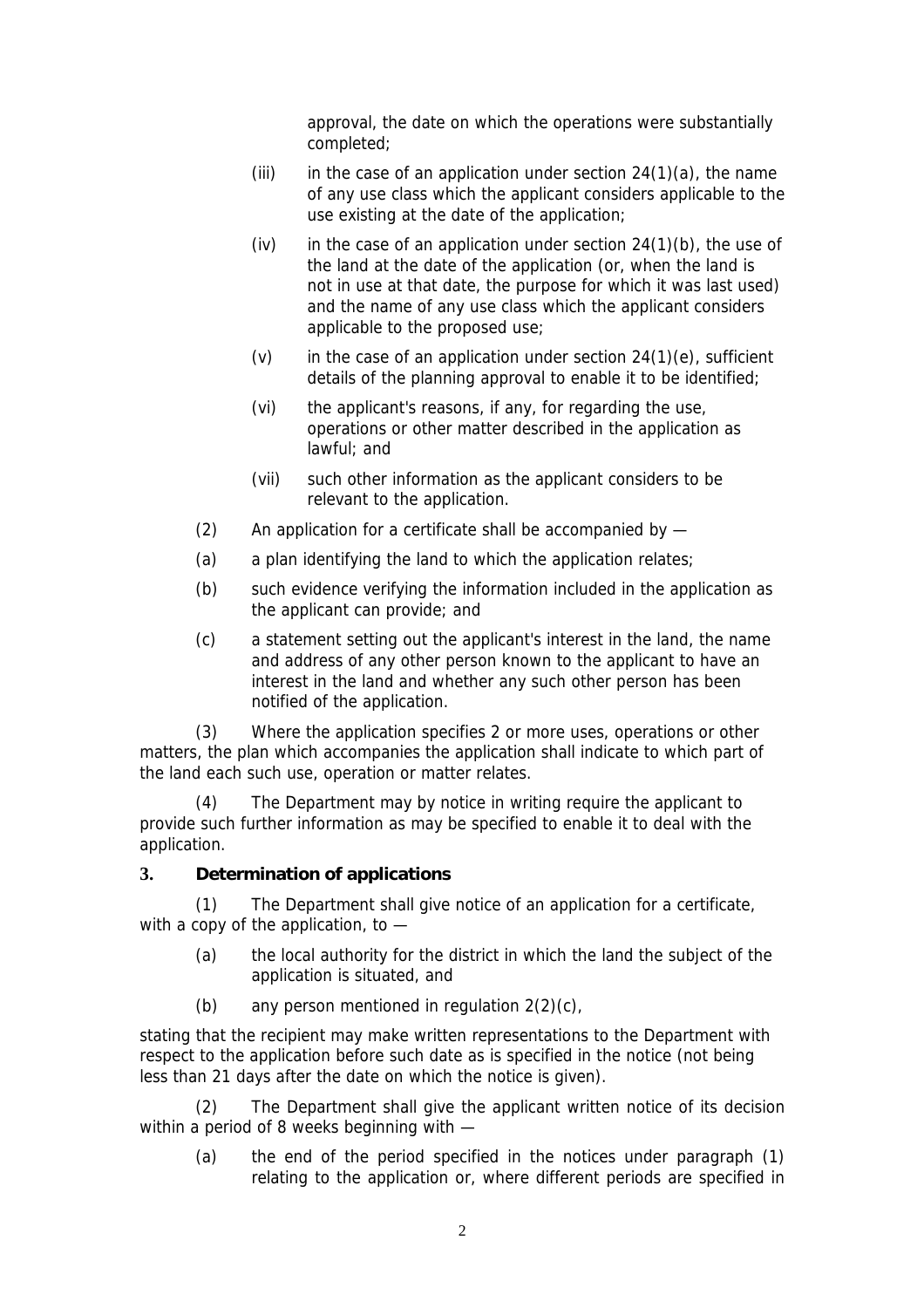different notices under that paragraph, the last of those periods to expire, or

(b) where the Department has directed under regulation [2\(](#page-0-1)4) that further information be provided, the date on which such further information is received by the Department,

whichever is last.

 (3) Where an application for a certificate is refused, in whole or in part, the notice of decision shall state the Department's reasons for its decision.

### **4. Form of certificate**

<span id="page-2-0"></span>A certificate shall be in the form set out in the Schedule.

#### **5. Revocation of certificate**

(1) Where the Department proposes to revoke a certificate issued in accordance with section 24(5) of the Act , it shall, before it revokes the certificate, give notice of that proposal to —

- (a) the owner of the land affected;
- (b) the occupier of the land affected;
- (c) any other person who will in its opinion be affected by the revocation; and

stating that the recipient may make written representations to the Department with respect to the proposal before such date as is specified in the notice (not being less than 21 days after the date on which the notice is given).

(2) The Department shall give written notice of any revocation under section 24(5) of the Act to every person on whom notice of the proposed revocation was served under paragraph (1).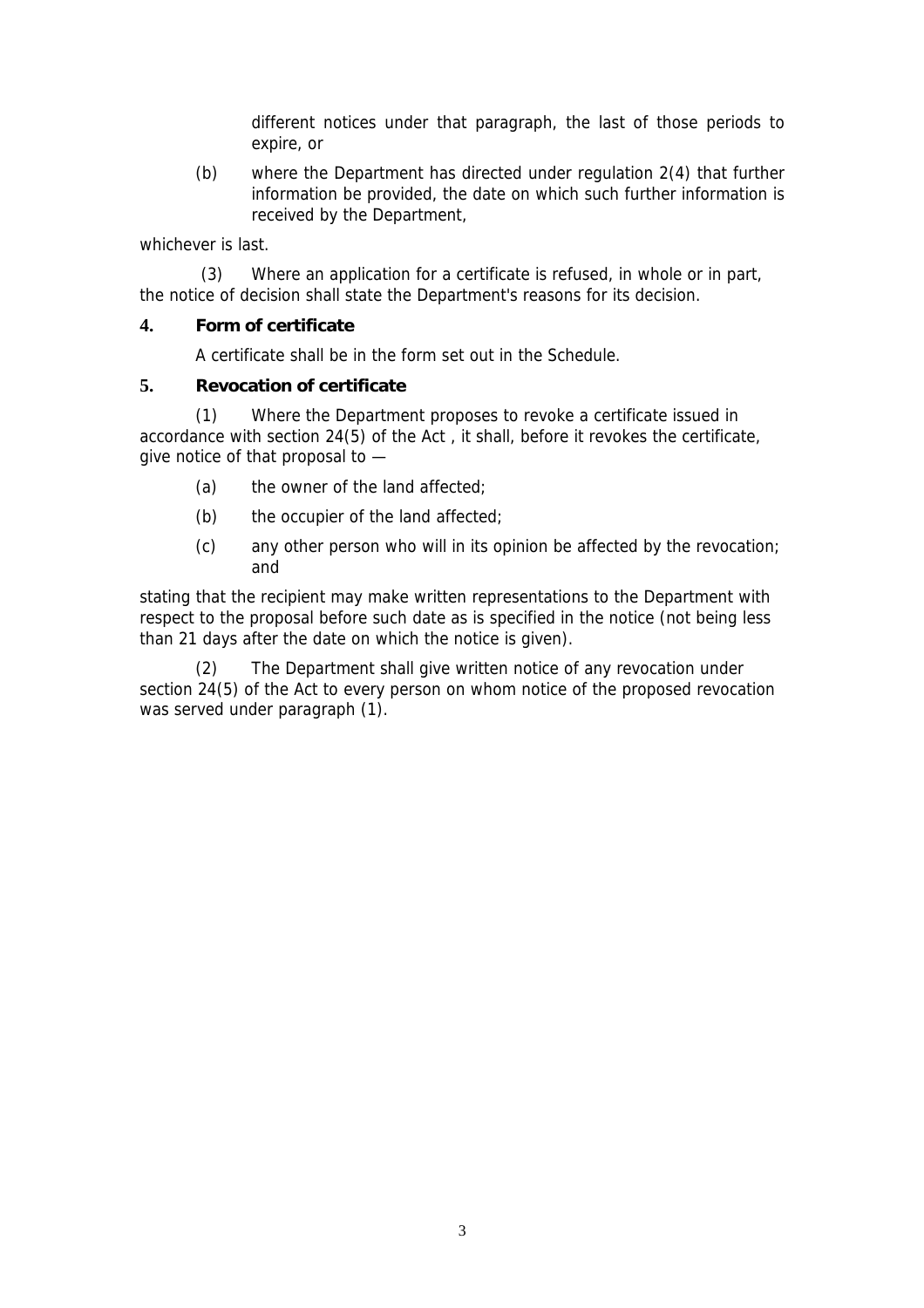Regulation [4.](#page-2-0)

### SCHEDULE

#### TOWN AND COUNTRY PLANNING ACT 1999

## CERTIFICATE OF LAWFUL USE OR DEVELOPMENT

The Department of Local Government and the Environment hereby certifies that on [date of application] the [use] [operations] [matter] described in Schedule 1 to this certificate in respect of the land specified in Schedule 2 to this certificate and edged [colour] on the plan attached to this certificate, [was] [were] [would have been] lawful within the meaning of section 24 of the Town and Country Planning Act 1999 for the following reason(s):

#### **Signed**

on behalf of the Department of Local Government and the Environment

**Date** 

Schedule 1

[full description of use, operations or other matter, if necessary, by reference to details in the application or submitted plans, including a reference to the use class, if any, within which the certificated use falls]

Schedule 2

[address or location of the land]

#### **Notes**

1 This certificate is issued solely for the purpose of section 24 of the Town and Country Planning Act 1999.

2 It certifies that the [use] [operations] [matter] specified in Schedule 1 taking place on the land described in Schedule 2 [was] [were] [would have been] lawful, on the specified date and, thus, [was not] [were not] [would not have been] liable to enforcement action under section 26 of the 1999 Act on that date.

3 This certificate applies only to the extent of the [use] [operations] [matter] described in Schedule 1 and to the land specified in Schedule 2 and identified on the attached plan. Any [use] [operations] [matter] which [is] [are] materially different from [that] [those] described or which relate[s] to other land may render the owner or occupier liable to enforcement action.

[4. The effect of the certificate is also qualified by the proviso in section 24(3) of the 1999 Act, which states that the lawfulness of a described use or operation is only conclusively presumed where there has been no material change, before the use is instituted or the operations begun, in any of the matters relevant to determining such lawfulness.]